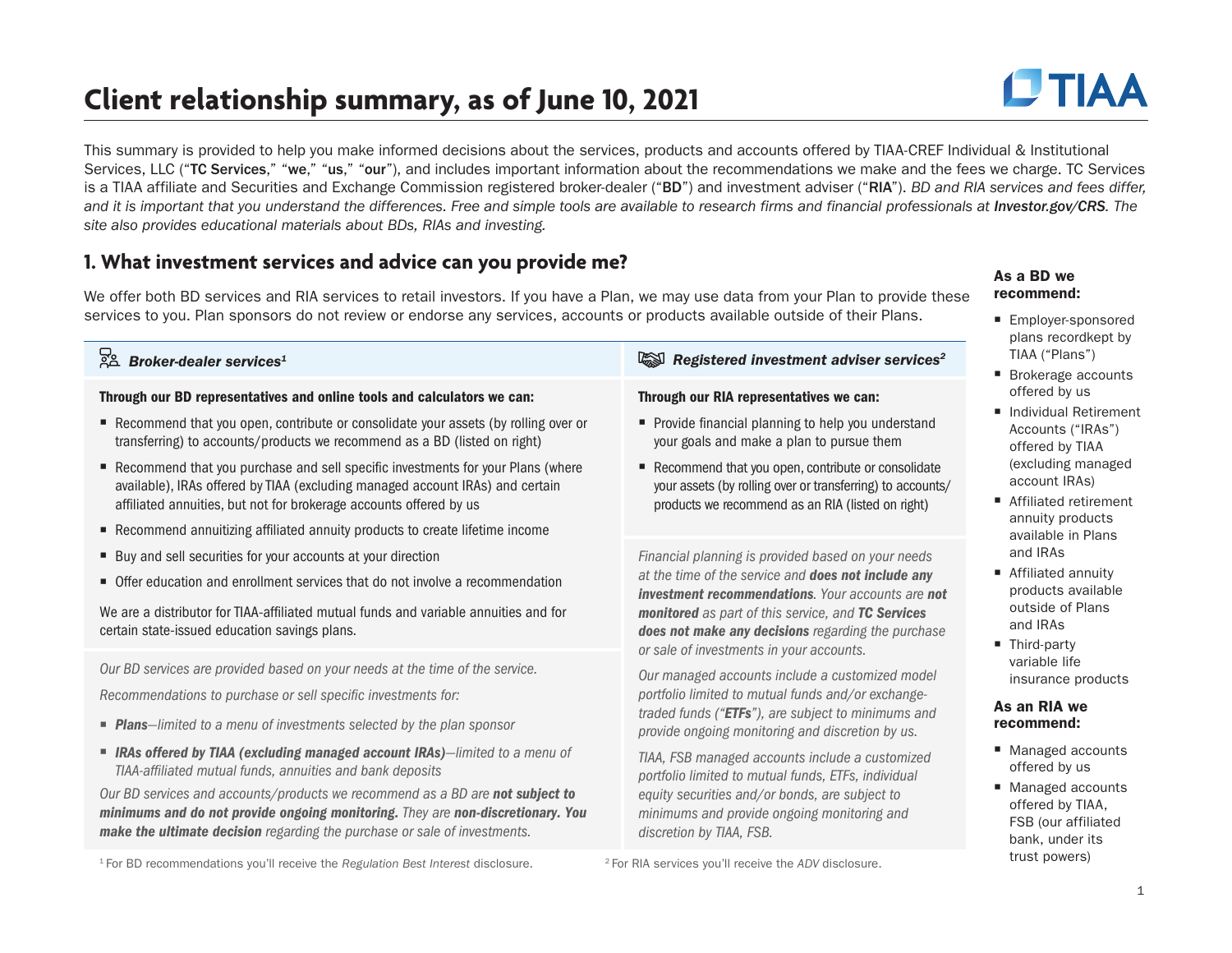#### *Other services*

Separate from our BD and RIA services, we may also:

- **Offer you nonsecurities products** such as fixed annuity products and life insurance products
- Refer you to TIAA Bank for bank deposits and lending products, trust services and quarterly rebalancing services for employer-sponsored plan assets
- **2. What fees will I pay?**



Refer you to third-party providers for life insurance, long-term care and charitable giving

#### There are fees associated with our BD and RIA services and the accounts/products we recommend (see fee chart on page 3). You will pay fees and costs whether you make or lose money on your investments. Fees and costs will reduce any amount of money you make on your investments over time. Please make sure you understand what fees and costs you are paying.

These fees create conflicts of interest. We have an incentive to encourage you to invest or consolidate your assets into the accounts/products we recommend because TC Services and its affiliates and representatives are compensated when you do so. Specific conflicts of interest are addressed in the next question.

 *Fee types and definitions—A fee is the principal amount you pay for the product or service For more information about fees and their frequencies, see [TIAA.org/relationshipdisclosures](http://TIAA.org/relationshipdisclosures).*

#### Account fees

These fees can include various account maintenance fees, transfer fees, a termination fee, contingent deferred sales charges or other charges that may be incurred upon the sale of a security transferred into an account at your request and/or redemption fees.

#### Asset-based fee

The account's monthly fee determined by the market value of assets in an account.

#### Asset-based wrap fee

The account's quarterly fee determined by the market value of assets in an account and inclusive of most transaction costs and fees charged by TC Services and its clearing firm. A wrap fee is higher than a typical asset-based advisory fee.

#### Brokerage commissions

Fees for the purchase or sale of securities in an account.

#### General administrative expenses

Expenses charged to or deducted from Plan balances to pay service providers like TIAA for plan administrative service.

#### Insurance fees

These fees can include state premium taxes, upfront sales loads, surrender charges, cost of insurance charges, administrative charges and mortality and expense risk charges.

#### Investment expenses

Expenses associated with the investments held, whether directly or in an account, as disclosed in a prospectus or similar document. Such expenses vary by product and share class and depend on the distribution arrangement we have in place with the product sponsor.

#### Transaction fees

Transaction charges for each applicable transaction.



#### What to ask a representative

Given my financial situation, should I choose a registered investment adviser service? Should I choose a broker-dealer service? Should I choose both types of services? Why or why not?

How will you choose investments to recommend to me?

What is your relevant experience, including your licenses, education and other qualifications? What do those qualifications mean?



#### Additional information

You can find detailed information about each of our BD and RIA services, the accounts/products we recommend, fees and costs at [TIAA.org/](http://TIAA.org/relationshipdisclosures) [relationshipdisclosures](http://TIAA.org/relationshipdisclosures).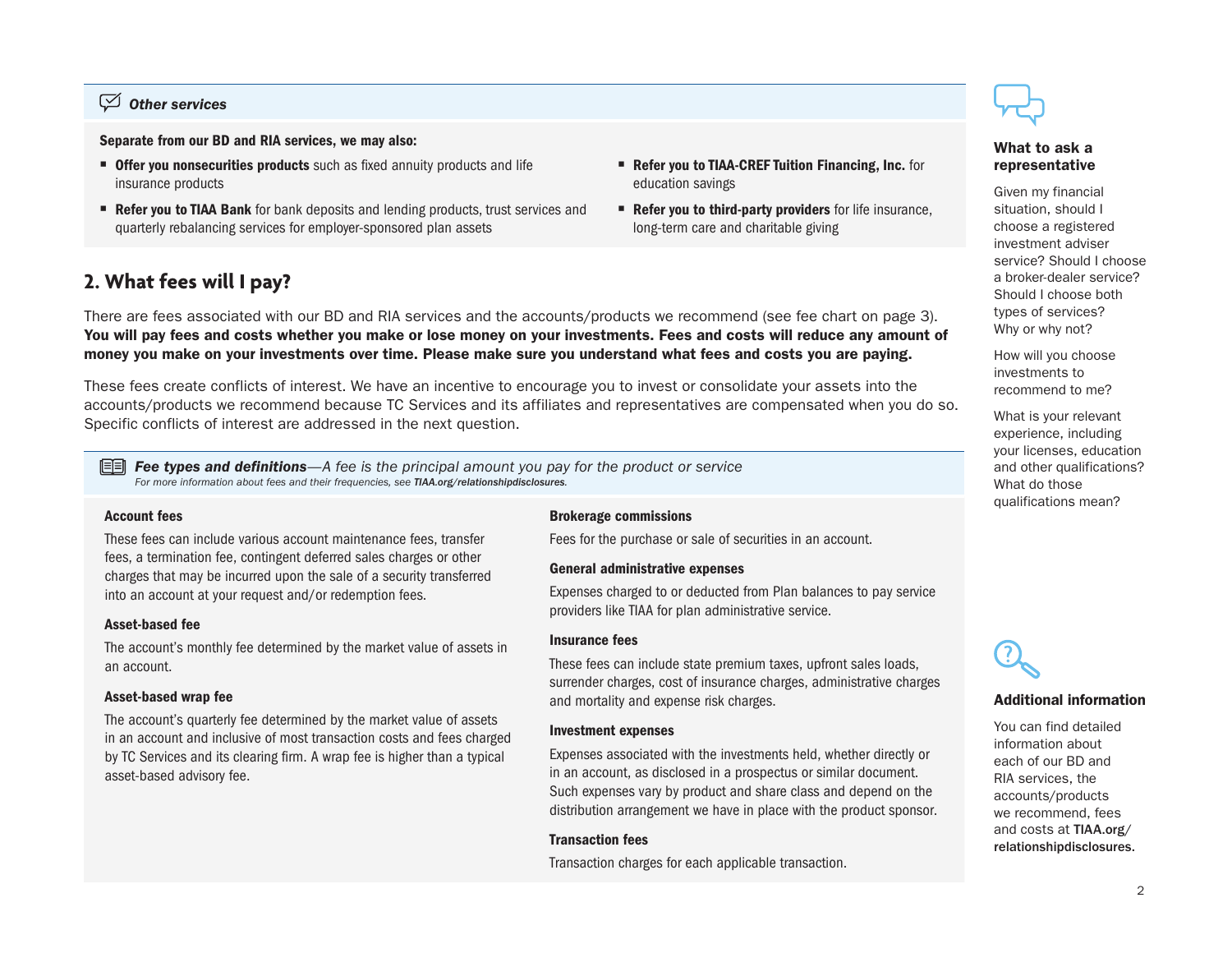You do not pay a fee for recommendations, but you do for any account/product you choose or for buying or selling securities within certain accounts.



#### What to ask a resentative

me understand these fees and ts might affect my stments. If I give you \$10,000 to invest, how h will go to fees and ts, and how much will nvested for me?

might your conflicts nterest affect me, how will you ress them?

#### **Iitional information**

should recognize e are differences veen our RIA and BD ices. The fiduciary that extends to RIA ices is broader than the best interest standard under Regulation Best Interest that applies to our BD services. You can find more information about conflicts of interest specific to our RIA and BD services and accounts/products we recommend at [TIAA.org/](http://TIAA.org/relationshipdisclosures) [relationshipdisclosures.](http://TIAA.org/relationshipdisclosures)

| What we recommend/provide                                                                                                                                                                                                                                                                    |                                                                              | <b>Fees</b>                                                                                                                                                                                                          |                                                        | VV 11<br>rep                               |
|----------------------------------------------------------------------------------------------------------------------------------------------------------------------------------------------------------------------------------------------------------------------------------------------|------------------------------------------------------------------------------|----------------------------------------------------------------------------------------------------------------------------------------------------------------------------------------------------------------------|--------------------------------------------------------|--------------------------------------------|
|                                                                                                                                                                                                                                                                                              | <b>Plans</b>                                                                 | General administrative expenses, investment expenses                                                                                                                                                                 |                                                        | Help<br>how                                |
| Brokerage accounts offered by us (including retail,<br>Account fees, brokerage commissions, investment expenses, transaction fees<br>IRA and accounts associated with employer-sponsored<br>Important: You are charged more when there are more trades in your account.<br>retirement plans) |                                                                              |                                                                                                                                                                                                                      |                                                        | cost<br><i>inve</i><br>\$10<br>muc<br>cost |
| <b>Broker-dealer services</b>                                                                                                                                                                                                                                                                | IRAs offered by TIAA (excluding managed<br>account IRAs)                     | No brokerage commissions, except for brokerage account windows (which<br>charge brokerage commissions and transaction fees), investment expenses                                                                     |                                                        |                                            |
|                                                                                                                                                                                                                                                                                              | Affiliated annuities (available both in and out of<br><b>Plans and IRAs)</b> | Account fees, investment expenses                                                                                                                                                                                    |                                                        | of in<br>and<br>addr                       |
|                                                                                                                                                                                                                                                                                              | Third-party variable life insurance products                                 | Insurance fees, investment expenses                                                                                                                                                                                  |                                                        |                                            |
| investment<br>services                                                                                                                                                                                                                                                                       | <b>Financial planning</b>                                                    | No fee (but if you choose an account/product we recommend or buy or sell<br>securities after receiving financial planning services, you will pay the fees<br>associated with that account/product, purchase or sale) |                                                        | 3<br>Add                                   |
|                                                                                                                                                                                                                                                                                              | <b>Managed accounts offered by us</b>                                        | Asset-based wrap fee, account fees,<br>Important: The more assets<br>investment expenses<br>in your managed account, the                                                                                             |                                                        | You<br>ther<br>bety<br>serv                |
| Registered<br>adviser s                                                                                                                                                                                                                                                                      | <b>Managed accounts offered by TIAA, FSB</b>                                 | Asset-based fee, transaction fees,<br>account fees, investment expenses                                                                                                                                              | more TC Services or TIAA, FSB<br>will receive in fees. | duty<br>serv<br>the I                      |

### **3. What are your legal obligations to me when providing recommendations as my broker-dealer or when acting as my investment adviser? How else does your firm make money and what conflicts of interest do you have?**

*When we provide you with a recommendation as your broker-dealer or act as your investment adviser*, we have to act in your best interest and not put our interest ahead of yours. At the same time, the way we make money creates some conflicts with your interests. You should understand and ask us about these conflicts because they can affect the recommendations and investment advice we provide you. Here are some examples to help you understand what this means.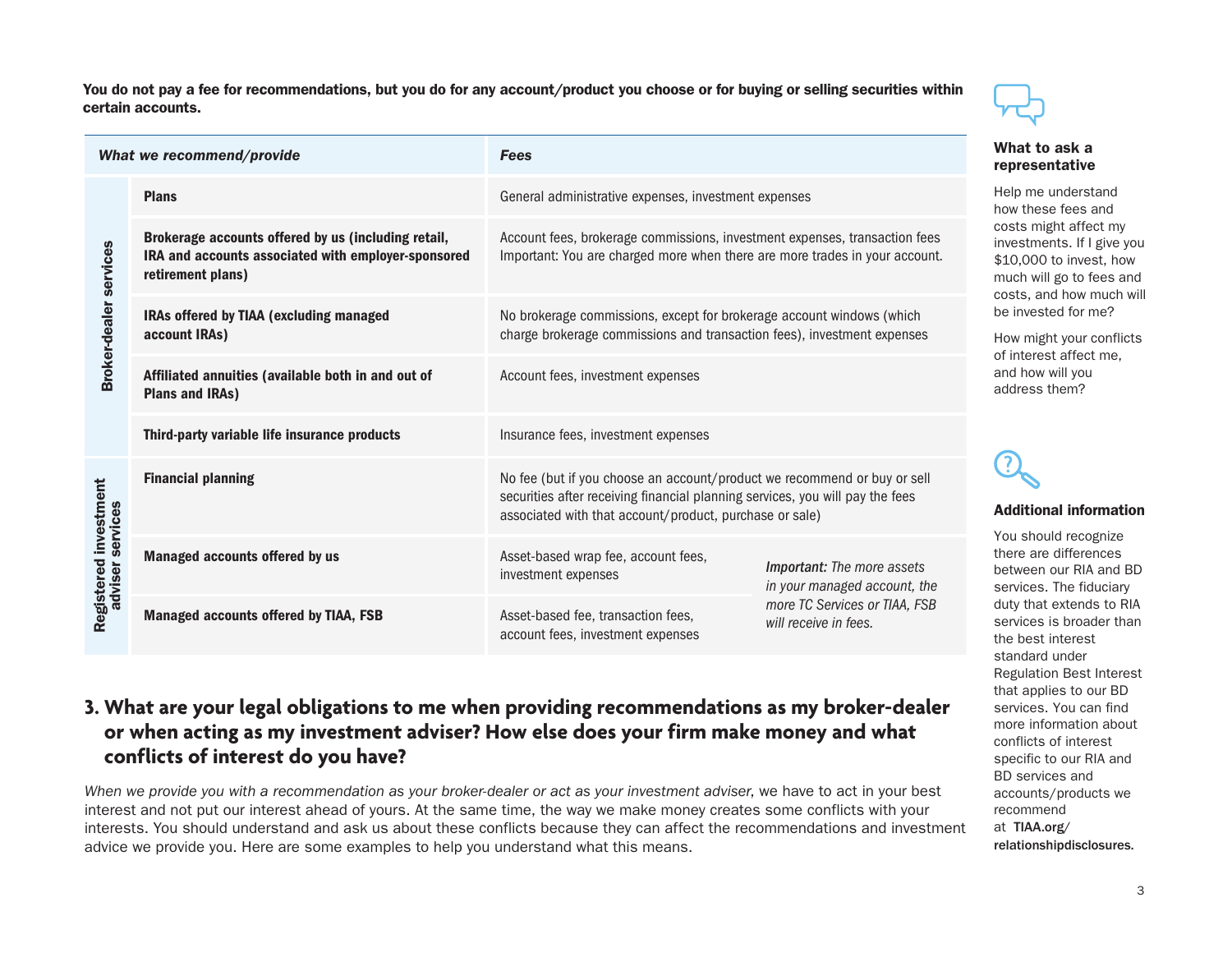| TC Services and/or TIAA affiliates benefit when:                                                                                                                                                                                                                                                                                                        | This creates a conflict of interest that gives TC Services an incentive to:                                                                                                                                               |
|---------------------------------------------------------------------------------------------------------------------------------------------------------------------------------------------------------------------------------------------------------------------------------------------------------------------------------------------------------|---------------------------------------------------------------------------------------------------------------------------------------------------------------------------------------------------------------------------|
| 1 You invest in TIAA-affiliated mutual funds, annuities and bank deposits because these products<br>result in higher compensation to TC Services and/or TIAA affiliates than third-party products                                                                                                                                                       | Recommend (or invest your assets in) TIAA-affiliated products over<br>third-party products                                                                                                                                |
| 2 You hold or own third-party mutual funds, exchange-traded funds, annuities and third-party<br>variable life insurance products because they result in compensation to TC Services and/or<br><b>TIAA</b> affiliates                                                                                                                                    | Recommend (or invest your assets in) third-party products that result in<br>compensation to TC Services and/or TIAA affiliates over other third-party<br>products that compensate TC Services and/or TIAA affiliates less |
| 3 We include on our platforms share classes of both proprietary as well as third-party mutual<br>funds that pay us administrative, distribution and/or service fees                                                                                                                                                                                     | Offer a more expensive share class than a lower cost alternative, even though<br>higher investment expenses decrease your investment performance                                                                          |
| 4 Uninvested cash in your account is swept into a TIAA Bank cash sweep option or a<br>limited selection of other cash sweep options (with whom TC Services and its clearing<br>firm have an arrangement in place) because these cash sweep options result in higher<br>compensation to TC Services and/or TIAA affiliates than other cash sweep options | Offer cash sweep options that compensate TC Services and/or TIAA affiliates<br>more than other available cash sweep options, even if such options generate a<br>higher yield for you than the options we include          |
| 5 You open, roll over, consolidate or transfer assets to the accounts/products we recommend                                                                                                                                                                                                                                                             | Recommend that you move your assets to TIAA                                                                                                                                                                               |
| 4. Harrisha risine Changled musfacetanals males manared                                                                                                                                                                                                                                                                                                 |                                                                                                                                                                                                                           |

### **4. How do your financial professionals make money?**

Our financial professionals are paid a salary plus an annual variable bonus. The bonus is primarily based on gathering and in some cases retaining client assets at TIAA. As a result, they have a conflict of interest. For more details, see [TIAA.org/relationshipdisclosures](http://TIAA.org/relationshipdisclosures). What to ask a

| $\beta$ Wealth Management Advisors (WMAs)<br>Registered as both BD and RIA representatives                                                                                            | <b>Advisory Consultants (ACs)</b><br>Registered as both BD and RIA representatives                                                                       | <b>See Other representatives</b><br>Registered as BD representatives                                                                                                         | representative<br>As a financial<br>professional, do you                                            |
|---------------------------------------------------------------------------------------------------------------------------------------------------------------------------------------|----------------------------------------------------------------------------------------------------------------------------------------------------------|------------------------------------------------------------------------------------------------------------------------------------------------------------------------------|-----------------------------------------------------------------------------------------------------|
| Have an incentive to encourage you to bring in<br>and keep assets at TIAA and enroll in accounts/<br>products we recommend including:<br>■ Plans, IRAs and Managed Accounts, where we | Have an incentive to encourage you to<br>bring in and keep assets at TIAA as<br>well as to enroll in accounts/products<br>we recommend regardless of the | ■ Have an incentive to encourage you to<br>bring in assets at TIAA as well as to enroll<br>in accounts/products we recommend<br>regardless of the particular account/product | have any disciplinary<br>history? For what type<br>of conduct?<br>Who is my primary                 |
| compensate the same regardless of the account<br>or product type                                                                                                                      | particular account/product, except as<br>described below                                                                                                 | ■ Are paid for making successful referrals to<br>WMAs and ACs regardless of the particular                                                                                   | contact person? Is he or<br>she a representative of<br>an investment adviser or<br>a broker-dealer? |
| After-tax annuities, insurance and brokerage<br>accounts, where we compensate differently,<br>including among such products                                                           |                                                                                                                                                          | account/product                                                                                                                                                              | Who can I talk to if I have<br>concerns about how this<br>person is treating me?                    |

Compensation for insurance policies varies by policy type. We compensate more for permanent life insurance than term life insurance.

### **5. Do you or your financial professionals have legal or disciplinary history?**

Yes. Visit [Investor.gov/CRS](http://Investor.gov/CRS) or [brokercheck.finra.org](http://brokercheck.finra.org) for free and simple search tools to research TIAA-CREF Individual & Institutional Services, LLC and its financial professionals.

Additional information: For detailed information about our BD and RIA services and the accounts/products we recommend, go to [TIAA.org/relationshipdisclosures](http://TIAA.org/relationshipdisclosures). For up-to-date information or a copy of this disclosure, please call 888-583-2535.

©2021 Teachers Insurance and Annuity Association of America-College Retirement Equities Fund, 730 Third Avenue, New York, NY 10017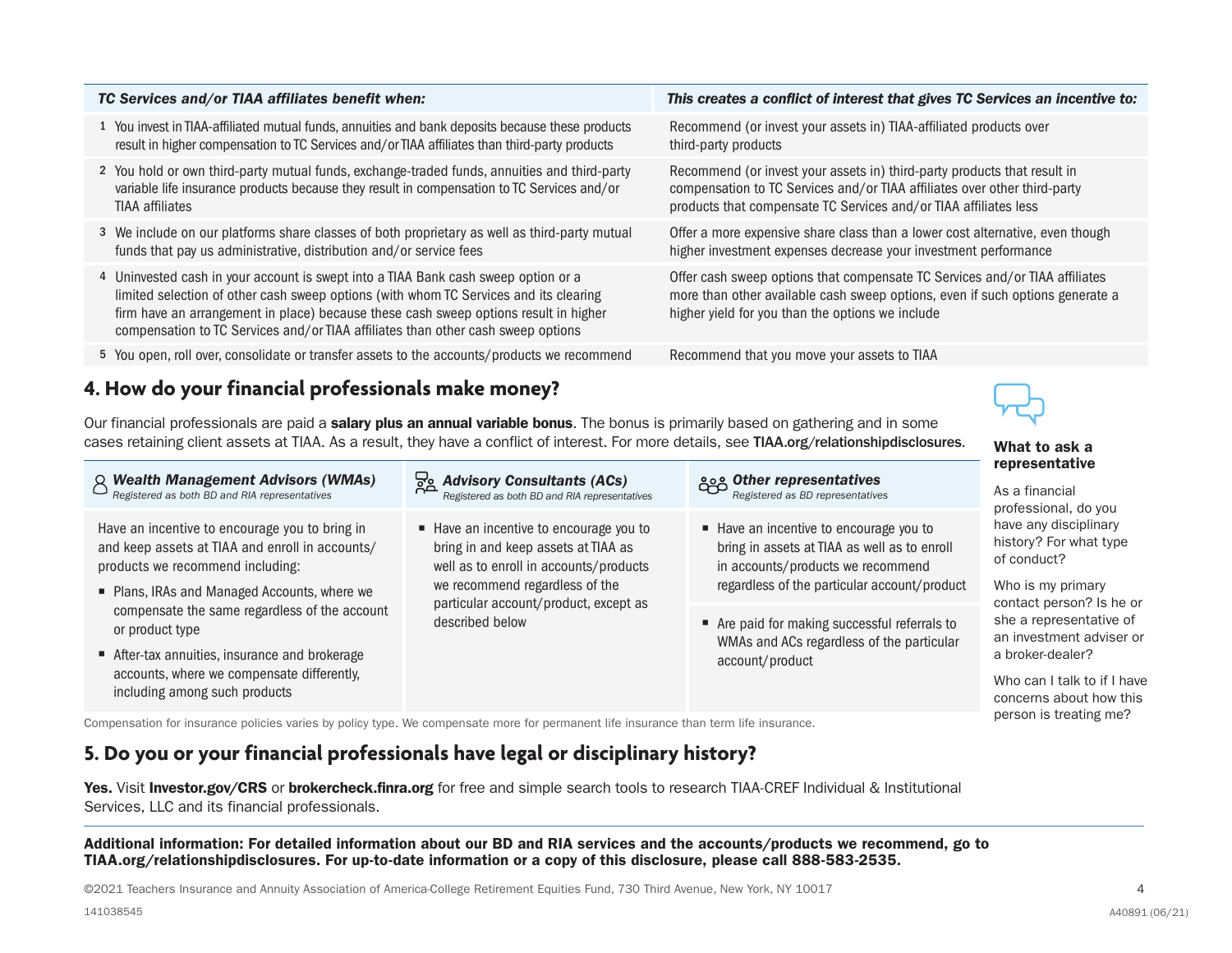Please review the Option Agreement and complete the Application if you would like to add options trading capacity to your TIAA Brokerage account. The Option Agreement should be kept for your records.

Questions? Please call 800-842-2252, weekdays, 8 a.m. - 7 p.m. (ET).

#### STEP 1: BROKERAGE ACCOUNT INFORMATION (REQUIRED)

Brokerage Account Number Brokerage Account Owner Name(s)

### STEP 2: INVESTMENT OBJECTIVE AND EXPERIENCE

Investment Objective (Please select only one)

 Capital Preservation A capital preservation strategy values preservation of capital above return.

Income

An investment approach in which an investor generally seeks current income over time.

#### Growth

An investment approach in which an investor generally seeks capital appreciation through buying and holding securities over an extended period.

#### Speculation

The process of selecting investments with higher risk in order to profit from an anticipated price.

Investment Experience (Please select only one value per row. If left blank, zero or none will be used.)

| <b>Stocks</b>  | Years of<br>Experience                | Less than<br>1 year | 1-2 years             | 3-4 years  | 5-9 years | $10+$ years |
|----------------|---------------------------------------|---------------------|-----------------------|------------|-----------|-------------|
|                | <b>Total Transactions</b><br>per Year | $0-9$               | $10 - 14$             | 15-24      | 25-74     | $75+$       |
|                | Average<br><b>Transaction Size</b>    | \$0-\$9,999         | \$10,000-<br>\$24,999 | $$25,000+$ |           |             |
| <b>Bonds</b>   | Years of<br>Experience                | Less than<br>1 year | 1-2 years             | 3-4 years  | 5-9 years | $10+$ years |
|                | <b>Total Transactions</b><br>per Year | $0-9$               | $10 - 14$             | 15-24      | 25-74     | $75+$       |
|                | Average<br><b>Transaction Size</b>    | \$0-\$9,999         | \$10,000-<br>\$24,999 | $$25,000+$ |           |             |
| <b>Options</b> | Years of<br>Experience                | Less than<br>1 year | 1-2 years             | 3-4 years  | 5-9 years | $10+$ years |
|                | <b>Total Transactions</b><br>per Year | $0-9$               | $10 - 14$             | 15-24      | $25 - 74$ | $75+$       |
|                | Average<br><b>Transaction Size</b>    | \$0-\$9,999         | \$10,000-<br>\$24,999 | $$25,000+$ |           |             |

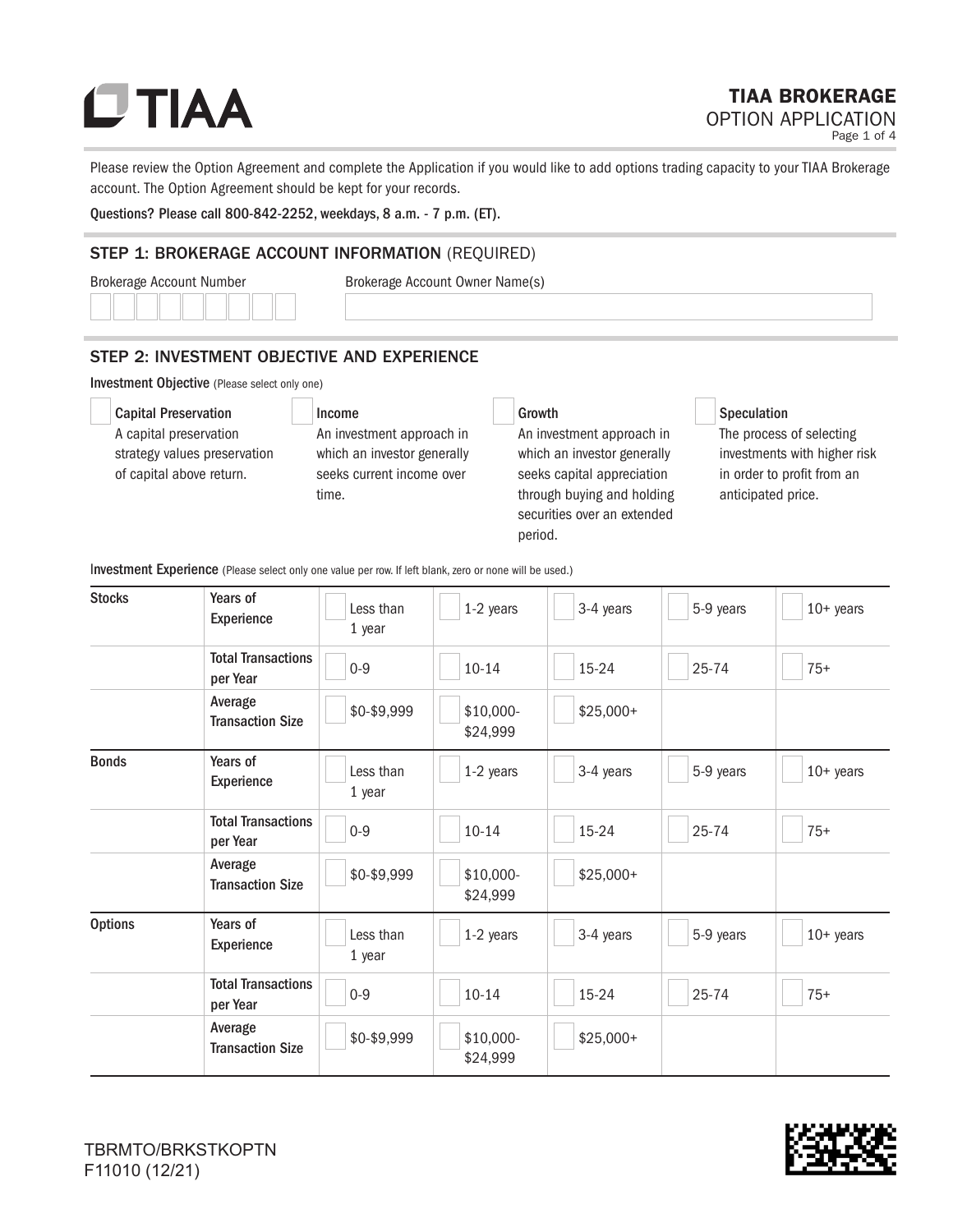# **UTIAA**

## TIAA BROKERAGE

OPTION APPLICATION Page 2 of 4

#### STEP 2: INVESTMENT OBJECTIVE AND EXPERIENCE (CONTINUED)

| <b>Commodities</b>                                                                         | Years of<br><b>Experience</b>                                                                                                                                                                                                                               | Less than<br>1 year                           | 1-2 years              | 3-4 years                                                   | 5-9 years | $10+$ years                               |
|--------------------------------------------------------------------------------------------|-------------------------------------------------------------------------------------------------------------------------------------------------------------------------------------------------------------------------------------------------------------|-----------------------------------------------|------------------------|-------------------------------------------------------------|-----------|-------------------------------------------|
|                                                                                            | <b>Total Transactions</b><br>per Year                                                                                                                                                                                                                       | $0 - 9$                                       | $10 - 14$              | 15-24                                                       | 25-74     | $75+$                                     |
|                                                                                            | Average<br><b>Transaction Size</b>                                                                                                                                                                                                                          | \$0-\$9,999                                   | $$10,000-$<br>\$24,999 | $$25,000+$                                                  |           |                                           |
|                                                                                            | STEP 3: OPTION LEVEL REQUEST (SELECT ONE)                                                                                                                                                                                                                   |                                               |                        |                                                             |           |                                           |
|                                                                                            | Level One: Covered Calls* (Capital Preservation, Income, Growth, Speculation)                                                                                                                                                                               |                                               |                        | Level Two: Level One plus Long Calls and Puts (Speculation) |           |                                           |
|                                                                                            | *Maximum level permitted for IRA, Custodial, and Conservator accounts                                                                                                                                                                                       |                                               |                        |                                                             |           |                                           |
|                                                                                            | STEP 4: INDIVIDUAL PROFILE                                                                                                                                                                                                                                  |                                               |                        |                                                             |           |                                           |
|                                                                                            | Answers provided below will be used to determine approval and may change the investment profile on the above account number.<br>This section must be completed by each ACCOUNT OWNER (Individual/Joint/IRA Account) OR AUTHORIZED PERSON (Corporate/Trust). |                                               |                        |                                                             |           |                                           |
|                                                                                            | 1. Primary Account Owner/Authorized Person (Corporate/Trust)                                                                                                                                                                                                |                                               |                        | Date of Birth (mm/dd/yyyy)                                  |           | <b>Marital Status</b><br>Married<br>Other |
| Number of Dependents:                                                                      |                                                                                                                                                                                                                                                             | Note: If blank, this indicates no dependents. |                        |                                                             |           |                                           |
| Unemployed or Retired<br>If Employed, Self-Employed or Consultant, complete the following: |                                                                                                                                                                                                                                                             |                                               |                        |                                                             |           |                                           |

|                                             | Employer's Name or Name of Business and Industry if Self-Employed | Your Occupation/Title |                         |                          |
|---------------------------------------------|-------------------------------------------------------------------|-----------------------|-------------------------|--------------------------|
| <b>Business Street Address</b>              |                                                                   | City                  |                         | <b>State</b><br>Zip Code |
| <b>Total Annual Income:</b>                 |                                                                   |                       |                         |                          |
| $$0 - $24,999$                              | $$25,000 - $49,999$                                               | $$50,000 - $99,999$   | $$100,000 - $250,000$   | \$250,000+               |
| Approximate Net Worth, excluding residence: |                                                                   |                       |                         |                          |
| $$0 - $49,999$                              | \$50,000 - \$99,999                                               | $$100,000 - $249,999$ | \$250,000 - \$1 Million | \$1 Million+             |
| Liquid Net Worth:                           |                                                                   |                       |                         |                          |
| $$0 - $14,999$                              | $$15,000 - $24,999$                                               | $$25,000 - $49,999$   |                         | $$50,000 - $99,999$      |
| $$100,000 - $199,999$                       | $$200,000 - $499,999$                                             | $$500,000 - $999,999$ | \$1 Million+            |                          |

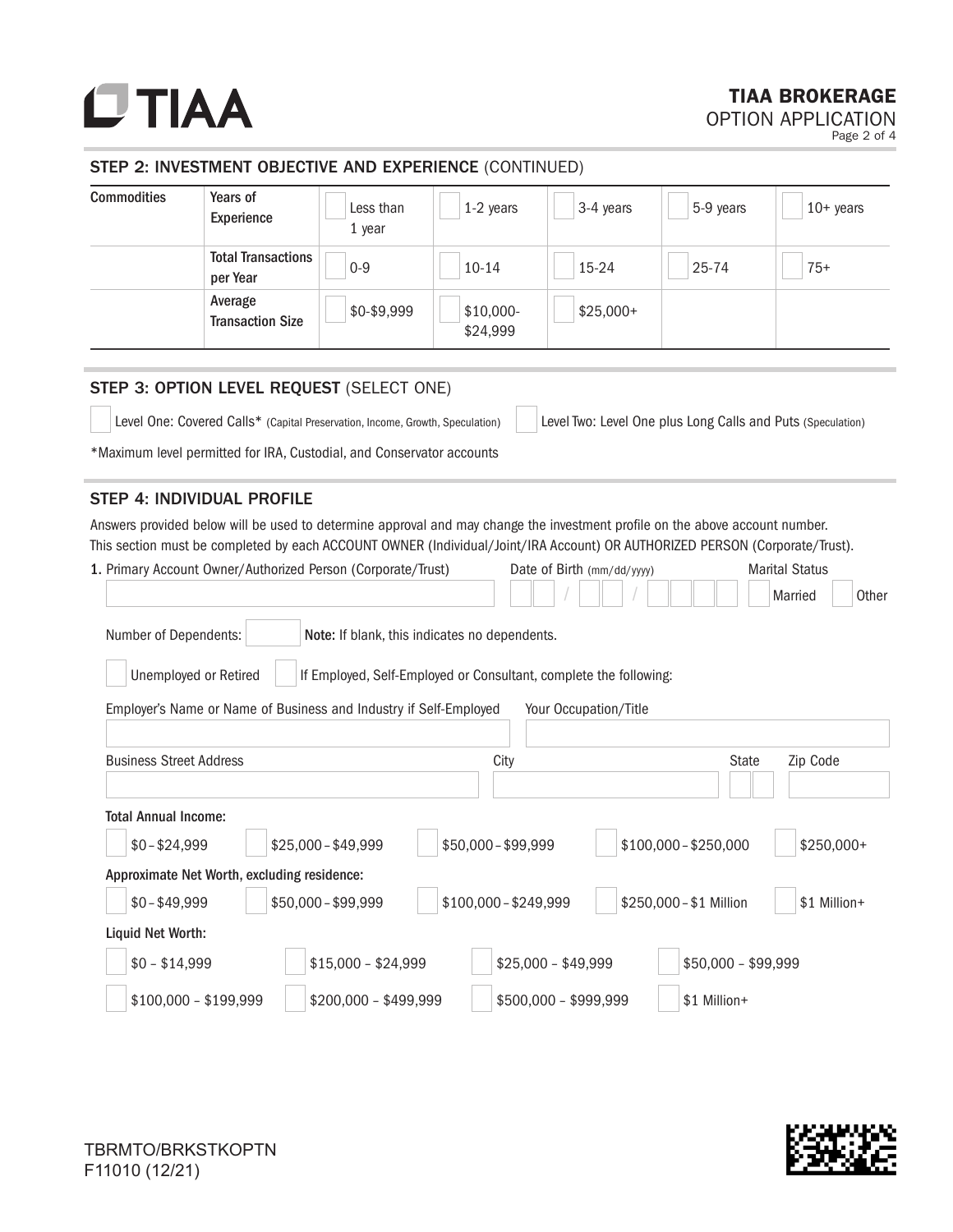### TIAA BROKERAGE

OPTION APPLICATION

Page 3 of 4

| STEP 4: INDIVIDUAL PROFILE (CONTINUED)                                 |                                                                         |
|------------------------------------------------------------------------|-------------------------------------------------------------------------|
| 2. Additional Account Owner/Authorized Person                          | <b>Marital Status</b><br>Date of Birth (mm/dd/yyyy)                     |
|                                                                        | Married<br>Other                                                        |
| Number of Dependents:<br>Note: If blank, this indicates no dependents. |                                                                         |
| Unemployed or Retired                                                  | If Employed, Self-Employed or Consultant, complete the following:       |
| Employer's Name or Name of Business and Industry if Self-Employed      | Your Occupation/Title                                                   |
|                                                                        |                                                                         |
| <b>Business Street Address</b>                                         | Zip Code<br>City<br><b>State</b>                                        |
| <b>Total Annual Income:</b>                                            |                                                                         |
| $$25,000 - $49,999$<br>$$0 - $24,999$                                  | \$50,000 - \$99,999<br>$$100,000 - $250,000$<br>\$250,000+              |
| Approximate Net Worth, excluding residence:                            |                                                                         |
| $$0 - $49,999$<br>\$50,000 - \$99,999                                  | \$100,000 - \$249,999<br>\$250,000 - \$1 Million<br>\$1 Million+        |
| Liquid Net Worth:                                                      |                                                                         |
| $$0 - $14,999$<br>$$15,000 - $24,999$                                  | $$25,000 - $49,999$<br>$$50,000 - $99,999$                              |
| \$200,000 - \$499,999<br>$$100,000 - $199,999$                         | \$500,000 - \$999,999<br>\$1 Million+                                   |
| 3. Additional Account Owner/Authorized Person                          | <b>Marital Status</b><br>Date of Birth (mm/dd/yyyy)<br>Other<br>Married |
| Number of Dependents:<br>Note: If blank, this indicates no dependents. |                                                                         |
| Unemployed or Retired                                                  | If Employed, Self-Employed or Consultant, complete the following:       |
| Employer's Name or Name of Business and Industry if Self-Employed      | Your Occupation/Title                                                   |
|                                                                        |                                                                         |
| <b>Business Street Address</b>                                         | Zip Code<br>City<br><b>State</b>                                        |
|                                                                        |                                                                         |
| <b>Total Annual Income:</b>                                            |                                                                         |
| $$0 - $24,999$<br>$$25,000 - $49,999$                                  | \$50,000 - \$99,999<br>$$100,000 - $250,000$<br>\$250,000+              |
| Approximate Net Worth, excluding residence:                            |                                                                         |
| \$50,000 - \$99,999<br>$$0 - $49,999$                                  | \$100,000-\$249,999<br>\$250,000 - \$1 Million<br>\$1 Million+          |
| Liquid Net Worth:                                                      |                                                                         |
| $$0 - $14,999$<br>$$15,000 - $24,999$                                  | $$25,000 - $49,999$<br>$$50,000 - $99,999$                              |
| $$100,000 - $199,999$<br>\$200,000 - \$499,999                         | \$500,000 - \$999,999<br>\$1 Million+                                   |

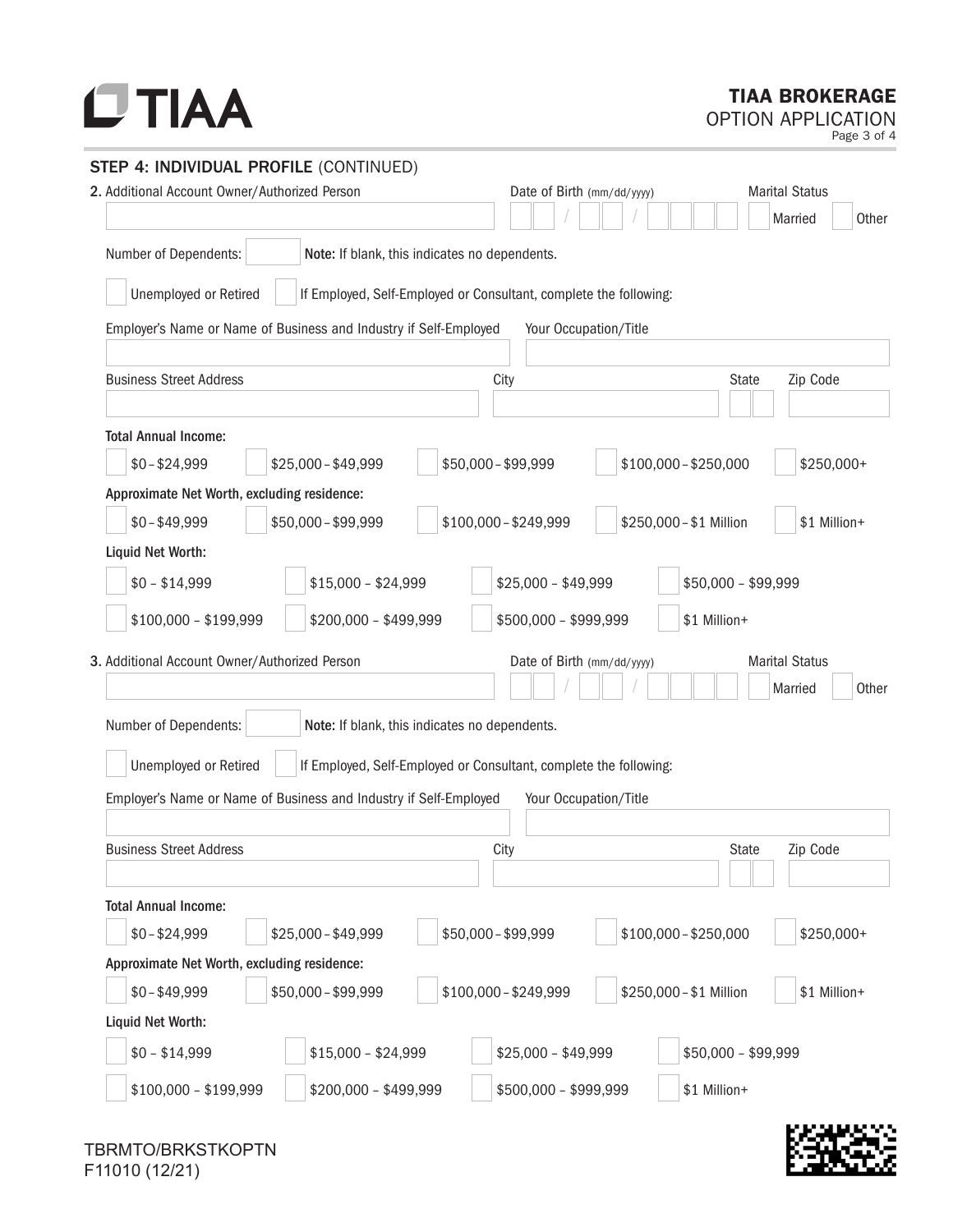### TIAA BROKERAGE OPTION APPLICATION

Page 4 of 4

#### STEP 5: ACCOUNT OWNER(S)/AUTHORIZED PERSON(S) SIGNATURE(S) (REQUIRED)

By signing this application, you are acknowledging that you have read and agree to the terms as specified in the Option Agreement provided, are in receipt of the Options Disclosure Document, and acknowledge that you have read, understand, and agree to the terms and conditions of the TIAA Brokerage Account Customer Agreement. You also acknowledge that you have received and read the Predispute Arbitration Clause on Pages 2 and 3, Paragraphs 14 and 15 of the Option Agreement.

To TIAA-CREF Individual & Institutional Services, LLC and Pershing LLC: In order to induce you to open or continue to maintain accounts for the undersigned for transaction in option contracts, however designated, including, without limitations, purchase, sale, transfer, exercise, and endorsement ("Option Transaction"), I ("Client") hereby warrant and represent that the above information is true and correct and agrees with you as set forth in the Option Agreement hereof.

This section must be signed and dated by each ACCOUNT OWNER (Individual/Joint/IRA Account) OR AUTHORIZED PERSON (Trust).

Please note: For Trust accounts, the authorization to trade options must be reflected in the Trustee Certification of Investment Powers. Authorized individuals of the Trust must be Trustees named on the Trust.

#### Your Signature

Customer Files

| (Primary Account Owner/Authorized Person)                      |                 |         | Print Name and Title (if applicable)                                   | Today's Date (mm/dd/yyyy)      |
|----------------------------------------------------------------|-----------------|---------|------------------------------------------------------------------------|--------------------------------|
| Your Signature<br>(Additional Account Owner/Authorized Person) |                 |         | Print Name and Title (if applicable)                                   | Today's Date (mm/dd/yyyy)      |
|                                                                |                 |         |                                                                        |                                |
| Your Signature<br>(Additional Account Owner/Authorized Person) |                 |         | Print Name and Title (if applicable)                                   | Today's Date (mm/dd/yyyy)      |
|                                                                |                 |         | PLEASE DO NOT WRITE IN THIS SPACE-FOR FINANCIAL ORGANIZATION USE ONLY: |                                |
| <b>Type of Option Trading:</b>                                 |                 | Level 1 | <b>Options Disclosure Mailed</b><br>Level 2<br>Yes                     | Date Mailed (mm/dd/yyyy)<br>No |
|                                                                | <b>Initials</b> | Date    |                                                                        |                                |
| A/C Control                                                    |                 |         |                                                                        |                                |
| Compliance                                                     |                 |         |                                                                        |                                |

| Registered Options Principal | loday's Date (mm/dd/yyyy) |
|------------------------------|---------------------------|
|                              |                           |

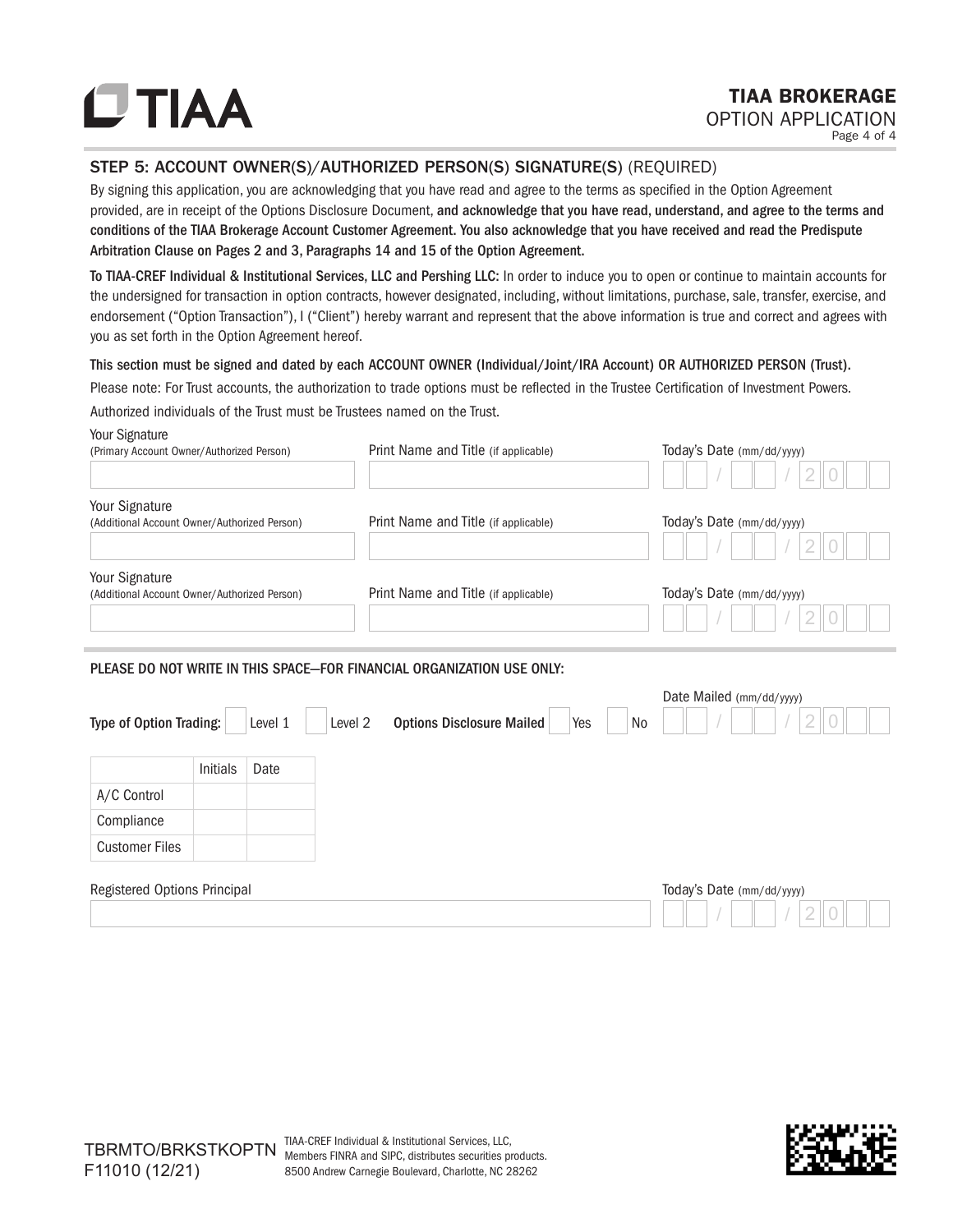# **UTIAA**

#### OPTIONS TO RETURN COMPLETED FORM(S)

OPTION 1: Use the TIAA mobile app to quickly upload your completed document(s). It's as simple as taking a picture. Haven't downloaded the TIAA mobile app? Get it today in the App Store or Google Play.

- Tap the Message Center icon in the upper-right corner of your main screen.
- Go to the Files tab, select Upload and then follow the instructions.

OPTION 2: If you are using your personal computer, here's what you'll need to do to upload your completed document(s):

- Log in to your TIAA.org account and select the Actions tab.
- Choose Upload document(s) from the options presented.
- Select Upload Files and follow the step-by-step instructions.

OPTION 3: If you prefer to fax or mail this form, use the information provided below:

FAX: 800-914-8922 (within U.S.) STANDARD MAIL: TIAA P.O. Box 1280 Charlotte, NC 28201-1280

OVERNIGHT DELIVERY: TIAA 8500 Andrew Carnegie Blvd. Charlotte, NC 28262

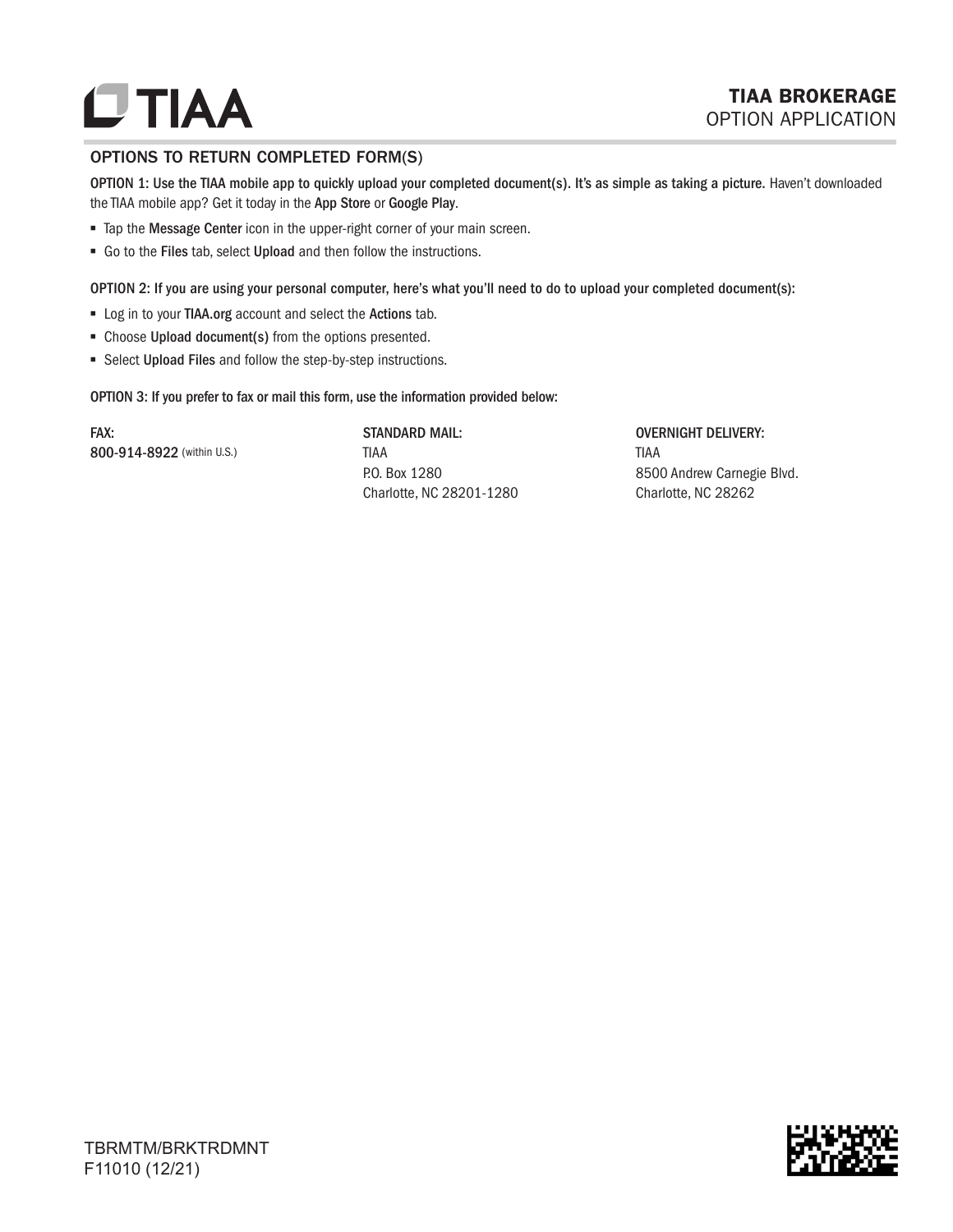### OPTION AGREEMENT PLEASE RETAIN THIS FOR YOUR RECORDS.

Meaning of terms in the Agreement: "Client" refers to the person(s) who signed this Option Agreement and Approval Form. "Pershing" refers to Pershing LLC. "TIAA Brokerage" refers to TIAA-CREF Individual & Institutional Services, LLC that has introduced my (our) account to Pershing.

- 1. The Client acknowledges receipt of the notice pursuant to Financial Industry Regulatory Authority (FINRA) Rule 4311(d), which explains the contractual relationship between Pershing and TIAA Brokerage. The Client understands that this notice also appears on each of the Client's account statements. The Client understands that TIAA Brokerage is not acting as the agent of Pershing. The Client understands that Pershing merely accepts TIAA Brokerage orders for the purchase and sale of securities and instructions relating to other property in the Client's account and that Pershing is not in a position, nor undertakes any responsibility, to give advice, make suitability determinations, supervise, or oversee TIAA Brokerage's handling of the responsibilities undertaken by TIAA pursuant to any agreement the Client may have with TIAA Brokerage.
- 2. The Client understands and is well aware that option trading may be highly speculative in nature. The Client is also aware that on certain days, option trading may cease and this could result in a financial loss to the Client. The Client agrees to hold TIAA Brokerage harmless for such loss. The Client further understands and agrees that TIAA Brokerage reserves the right to terminate, restrict, or reduce the Client's options trading privileges if it determines that the Client's trading activities or options positions present a risk to TIAA Brokerage.
- 3. The Client recognizes that by writing or selling an option contract (such as a call or put) without depositing the underlying security, the Client's risk of loss is potentially unlimited. The Client agrees to honor all assignments and to deliver the underlying security or the required funds in the prescribed time to TIAA Brokerage, and upon the Client's failure to do so in the proper time, TIAA Brokerage is hereby authorized to act as agent for the Client and to buy in or sell out such securities at the current market price or otherwise act to properly margin or complete the Client's obligation. The Client agrees to pay TIAA Brokerage a commission and fee for such service and to reimburse TIAA Brokerage for any loss incurred in connection therewith, and TIAA Brokerage is authorized to debit the Client's account for all such amounts.
- 4. The Client agrees that the Client is responsible for making all final decisions as to transactions effected in any account of the Client at TIAA Brokerage. The Client understands that each order the Client enters (to buy or to sell) must be complete as to security, quantity, price, and duration of the order.
- 5. The Client is willing and able to assume the financial risks and hazards of option trading, and the Client agrees that the Client will in no way hold Pershing or TIAA Brokerage responsible for such losses whether incurred through following TIAA Brokerage's trading recommendations or suggestions offered to the Client in good faith by TIAA Brokerage or through the Client's own decisions however arrived at by the Client.
- 6. The Client understands that any Option Transaction made for any account of the Client is subject to the rules, regulations, customs, and usages of The Options Clearing Corporation (OCC) and of the registered national securities exchange, national securities association, clearing organization, or market where such transaction was executed. The Client agrees to abide by such rules, regulations, and usages and the Client agrees that, acting individually or in concert with others, the Client will not exceed any applicable position or exercise limits imposed by such exchange, association, clearing organization, or other market with respect to option trading.
- 7. If the Client does not satisfy, on a timely basis, your money or security calls, TIAA Brokerage is authorized in TIAA Brokerage's sole discretion, and without notification, to take any and all steps you deem necessary to protect TIAA Brokerage (for any reason) in connection with options transactions for the Client's account, including the right to buy and/or sell (including short or short exempt) for the Client's account and risk any part or all of the shares represented by options handled, purchased, sold, and/or endorsed by TIAA Brokerage for the Client's account or to buy for the Client's account and risk any option as TIAA Brokerage may deem necessary or appropriate. Any and all expenses or losses incurred in this connection will be reimbursed by the Client.
- 8. The Client bears full responsibility for taking action to exercise an option contract; provided, however, that with respect to certain expiring options, TIAA Brokerage is authorized to permit exercise by exception to take place automatically pursuant to the rules of the OCC as in effect from time to time unless the Client specifically advises TIAA Brokerage to the contrary in writing. This procedure affects options that are in the money by a predetermined amount as set forth in the rules of the OCC. Additional information regarding this procedure is available upon the Client's written request.

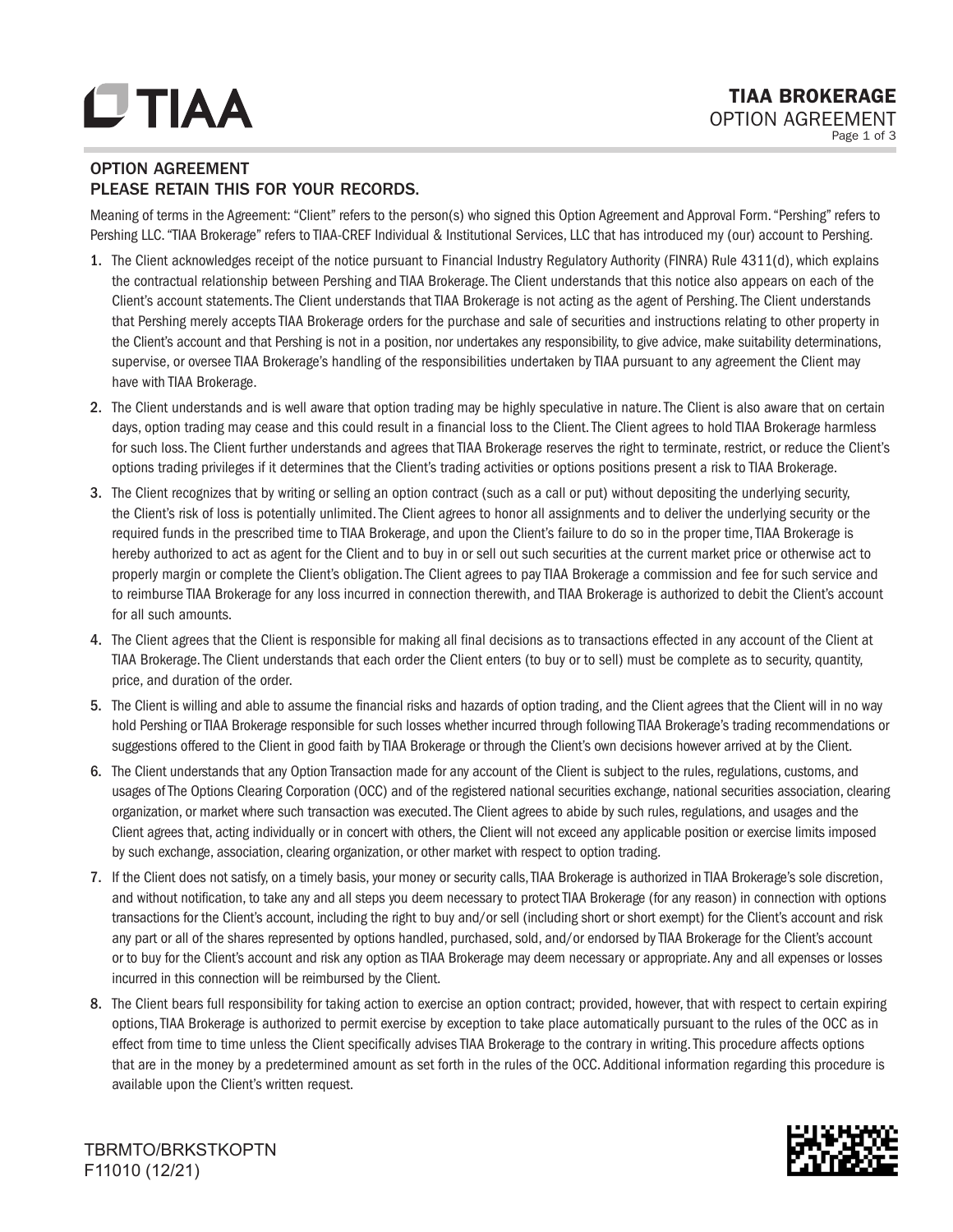#### OPTION AGREEMENT (CONTINUED)

- 9. In addition to the terms and conditions hereof, the Client's options account will be subject to all of the terms and conditions of all other agreements heretofore or hereafter at any time entered into with TIAA Brokerage relating to the purchase and sale of securities except to the extent that such other agreements are contrary to or inconsistent herewith.
- 10. This agreement shall apply to all puts or calls that you may have executed, purchased, sold, or handled for any account of the Client and also shall apply to all puts or calls that you may hereafter purchase, sell, handle, or execute for any account of the Client.
- 11. The Client agrees to advise TIAA Brokerage of any changes in the Client's financial situation or investment objective insofar as the Client deems such changes material to the Client's options transactions.
- 12. The Client has received from TIAA Brokerage the most recent Options Disclosure Document and Definitive Supplement. The Client has read and understands the information contained in these documents.
- 13. The Client understands that TIAA assigns exercise notices on a random basis. The Client understands that upon the Client's request, TIAA Brokerage will provide the Client with further information regarding the procedure used to assign exercise notices. The random selection method utilized by Pershing is automated insofar as a random four-digit number is manually entered into a system, which uses an algorithm to derive the allocation of the assignment. A report is then generated listing the accounts to be assigned and the number of contracts assigned per affected account. In the event that a manual assignment allocation must be performed due to a system failure, the manual allocation follows the same logic as the automated method and will be subject to all of the terms and conditions of all other agreements heretofore or hereafter at any time entered into with TIAA Brokerage relating to the purchase and sale of securities except to the extent that such other agreements are contrary to or inconsistent herewith.

#### 14. ARBITRATION DISCLOSURES:

THIS AGREEMENT CONTAINS A PREDISPUTE ARBITRATION CLAUSE. BY SIGNING AN ARBITRATION AGREEMENT, THE PARTIES AGREE AS FOLLOWS:

- ALL PARTIES TO THIS AGREEMENT ARE GIVING UP THE RIGHT TO SUE EACH OTHER IN COURT, INCLUDING THE RIGHT TO A TRIAL BY JURY, EXCEPT AS PROVIDED BY THE RULES OF THE ARBITRATION FORUM IN WHICH A CLAIM IS FILED.
- ARBITRATION AWARDS ARE GENERALLY FINAL AND BINDING; A PARTY'S ABILITY TO HAVE A COURT REVERSE OR MODIFY AN ARBITRATION AWARD IS VERY LIMITED.
- THE ABILITY OF THE PARTIES TO OBTAIN DOCUMENTS, WITNESS STATEMENTS, AND OTHER DISCOVERY IS GENERALLY MORE LIMITED IN ARBITRATION THAN IN COURT PROCEEDINGS.
- THE ARBITRATORS DO NOT HAVE TO EXPLAIN THE REASON(S) FOR THEIR AWARD, UNLESS, IN AN ELIGIBLE CASE, A JOINT REQUEST FOR AN EXPLAINED DECISION HAS BEEN SUBMITTED BY ALL PARTIES TO THE PANEL AT LEAST 20 DAYS PRIOR TO THE FIRST SCHEDULED HEARING DATE.
- THE PANEL OF ARBITRATORS WILL TYPICALLY INCLUDE A MINORITY OF ARBITRATORS WHO WERE OR ARE AFFILIATED WITH THE SECURITIES INDUSTRY.
- THE RULES OF SOME ARBITRATION FORUMS MAY IMPOSE TIME LIMITS FOR BRINGING A CLAIM IN ARBITRATION. IN SOME CASES, A CLAIM THAT IS INELIGIBLE FOR ARBITRATION MAY BE BROUGHT IN COURT.
- THE RULES OF THE ARBITRATION FORUM IN WHICH THE CLAIM IS FILED, AND ANY AMENDMENTS THERETO, SHALL BE INCORPORATED INTO THIS AGREEMENT.